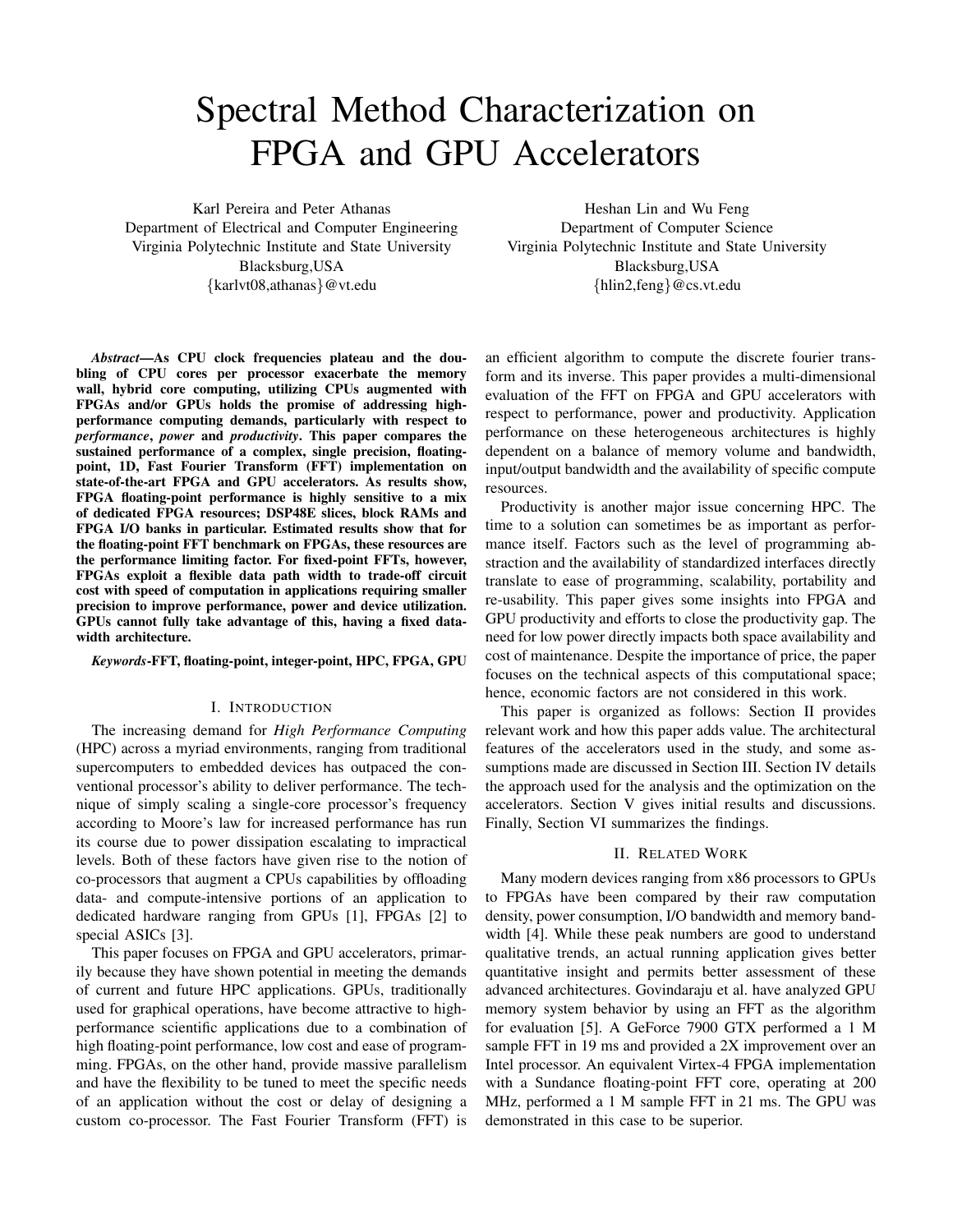

Figure 1: Mix of accelerators and corresponding metrics

Ben et al. compared GPUs and FPGAs using five different benchmark algorithms [6]. It was found that the FPGAs were superior over a GPUs for algorithms requiring a large number of regular memory accesses, while GPUs were better suited to algorithms with variable data reuse. It was concluded that FPGAs with a customized datapath outperform GPUs at the expense of a larger programming effort. Reduced bit-width floating-point units for FPGAs resulted in much higher speedups compared to a full floating-point implementation for a face detection algorithm studied by Yingsoon et al [7]. While still retaining 94% of face detection accuracy, a significant reduction in area utilization by 50% and power by 15%, was recorded.

Brahim et al. performed extensive comparison of the NVIDIA Tesla C1060 GPU and the Convey Hybrid Core (HC-1) FPGA system using four benchmarks having different computational densities and memory locality characteristics [8]. It was shown that the Convey HC-1 had superior performance and energy efficiency for the FFT and a Monte Carlo simulation. The GPU in [8] achieved a meagre 25 Giga Floating-point Operations Per Second (GFLOPS) for the 1D in-place FFT, possibly due to the unoptimized mapping of NVIDIA's CUDA FFT on the NVIDIA Tesla. The work done by Brahim et al. [8] concluded that for applications requiring random memory accesses, the Convey HC-1 with its optimized memory system for non-sequential memory accesses performs better than GPUs, which incur a higher performance penalty for non-contiguous memory block transfers.

In this paper, the authors demonstrate that GPUs fare much better for the floating-point 1D FFT compared to FPGAs due to immense floating-point capability and high memory bandwidth. A standalone FPGA has the advantage of a higher power efficiency and superior integer-point performance. The work reports higher floating-point performance on the Convey HC-1 over previous efforts. This paper supplements an existing base of knowledge by analyzing some of the reasons for the performance discrepancy between GPUs and FPGAs, that can help future design of FPGA accelerators for HPC.

# III. ARCHITECTURAL CONSIDERATIONS

As shown in Fig. 1, this study considers two generations of promising FPGA and GPU accelerators, based on technology size and a set of metrics. A Convey HC-1 node served as the Virtex-5 platform. A Pico EX-500 PCIe card (housing the M-503 module) was used as a representative Xilinx Virtex-6 platform. The architecture and programming model details of

the Convey HC-1 and the Pico M-503 are available at [9], [10]. The Convey HC-1 is a high-performance, high-power, socketbased server system while the Pico M-503 is a PCIe-based system suited for low-power embedded applications. Similarly, a NVIDIA Tesla C2050 PCIe card based on the latest generation Fermi architecture with a large number of computational cores was used to supplement a previous generation NVIDIA GTX 280 PCIe card based on the GT200 architecture [11], [12].

Convey provides Math Libraries (CML), auto-loop unrolling techniques and a set of pre-defined personalities. A *personality* is a particular configuration (i.e. a bitstream) of the compute FPGAs, available as a custom instruction on the host-side application. For instance, Convey provides a single-precision vector personality with 32 function pipes. Each pipe provides four Fused-Multiply Add (FMA) operations. Hence, the performance peaks at 76.8 GFLOPS (32 pipes \* 4 FMA/pipe \* 2 FLOPS/FMA \* 300 MHz). The Convey supplied math library for a 1D FFT also peaks around 65 GFLOPS [9]. A sustained performance of 76 GFLOPS was recorded for a floatingpoint matrix multiply [13]. These numbers are low considering the abundant compute resources available in these high-end architectures. None of the personalities, libraries or auto-code generation techniques were used for the implementation in this study. The design in this paper is custom developed using Convey's Personality Development Kit (PDK), Verilog and the FFT IP core from Xilinx [14]. The Pico M-503 system architecture with the FFT cores is shown in Fig 3. It has two 2GB DDR3 memory modules providing an aggregate memory bandwidth of roughly 17 GB/s.

Scientific computing typically requires both single precision and double precision floating-point operations. There is a clear advantage for GPUs, which already support IEEE-754 single precision and double precision built into the architecture for native floating-point graphic rendering operations. FPGAs, on the other hand, usually have no native support for floatingpoint arithmetic and many applications use fixed-point implementations for ease of development. FPGA developers use on-chip programmable resources to implement floating-point logic for higher precisions, but these implementations consume significant resources and tend to require deep pipelining to get acceptable performance [15]. Peak performance on CPUs and GPUs can be defined as the product of the number of floatingpoint operations per clock, number of floating-point cores and clock frequency. For FPGAs, calculating the peak performance is more complex considering the different combinations of functional units that can be generated and the level of maturity of the floating-point cores [16]. As seen in Table I, GPUs clearly benefit with roughly 3X-4X times higher floatingpoint performance compared to FPGAs. The peak predicted in the case of FPGAs is the estimate made in [16] after factoring in logic due to the I/O interface, place and route, and reduced clock frequency for timing considerations. The question remains as to how much of that peak can be sustained.

In the Convey HC-1, the host CPU communicates with the co-processor board via the Front Side Bus (FSB), that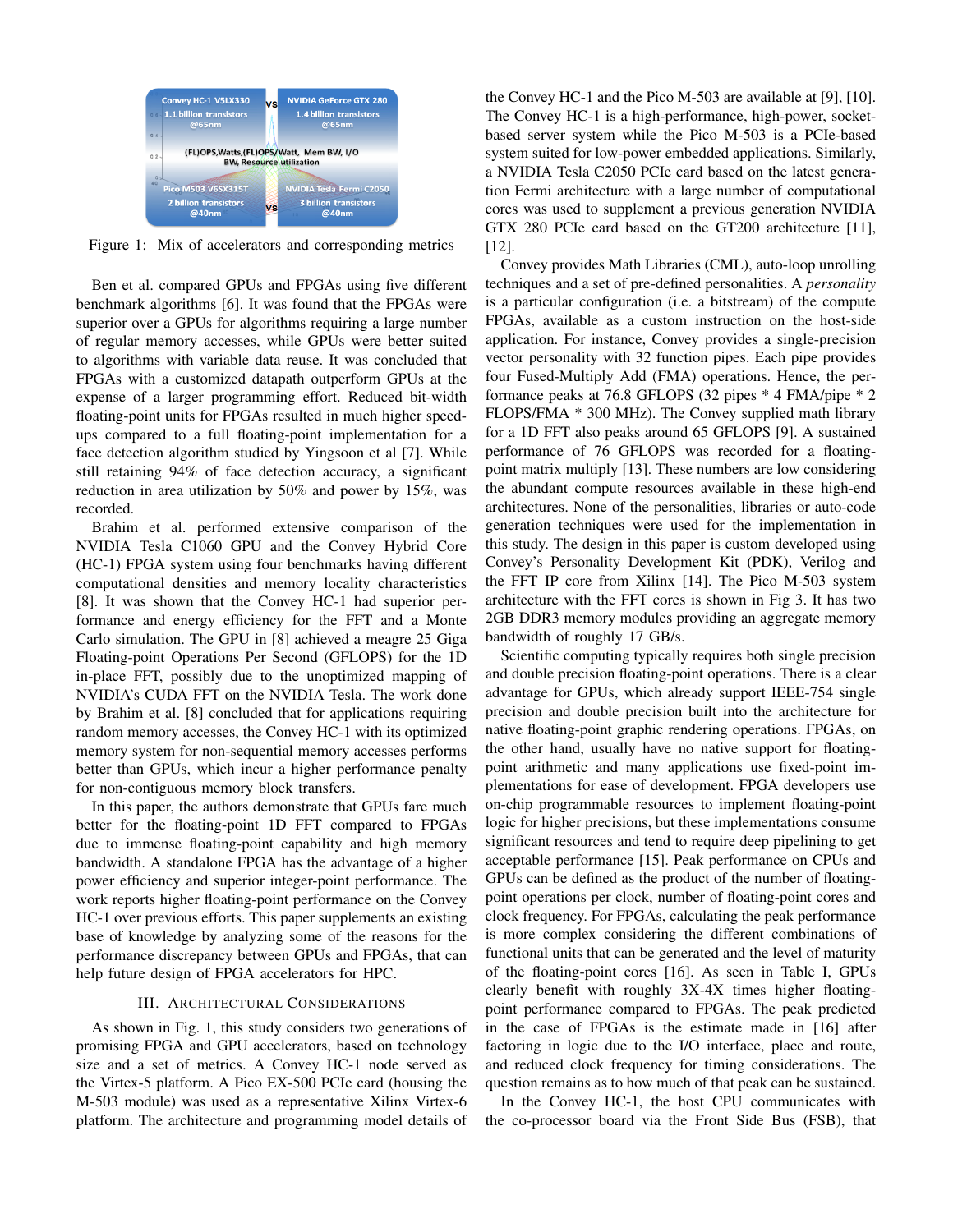| <b>Device</b>            | <b>Absolute Peak</b> | <b>Predicted Peak</b> |
|--------------------------|----------------------|-----------------------|
| Virtex-5 XC5VLX330       | 135 [16]             | 110 [16]              |
| NVIDIA Geforce GTX 280   | 933 [12]             | N/A                   |
| Virtex-6 XC5VSX315T      | 380 [16]             | 355 [16]              |
| NVIDIA TESLA FERMI C2050 | 1030 [11]            | N/A                   |

Table I: Peak device performance in GFLOPS

becomes a bottleneck for streaming applications. Hence, for experiments in this study, data is appropriately allocated in the device memory and the communication overhead is ignored. The peak bandwidth of both PCIe (x16) and FSB are roughly 8.5 GB/s, so the assumption does not bias either platform. The performance of a streaming FFT illustrates how important inter-processor bandwidth is for accelerators. Consider a 1024-pt FFT, where the real and imaginary components are represented with 32-bit floating-point numbers. Assume the sustained FSB bandwidth is an optimistic 4.8 GB/s, and that the accelerator is infinitely fast, such that no time is spent performing the calculations. This operation then requires 8 KB (1024 X 8 Bytes) of data to be transferred 629 K times (4.8 GB/s / 8KB) per second over the I/O link. The resulting performance of the overall system is around 32 GFLOPS as illustrated in Equation 1.

$$
(629k \times 1024 \times 5 \times \log_2 1024) / 1 s = 32 \text{ GFLOPS} \quad (1)
$$

As seen in Table I, FPGAs are capable of higher floatingpoint performance. However, the FSB in the Convey HC-1 avails in keeping application data coherent with the processor memory space compared to PCIe-based accelerators. Emerging heterogeneous computing architectures that *fuse* the CPU and GPU on the same die, for example, AMD's Fusion Accelerated Processing Unit (APU) and Intel's Knights Ferry, hold the promise of addressing the PCIe bottleneck in GPU accelerators. Clearly, higher I/O bandwidth is required if sustained performance is to be achieved for streaming applications in FPGA accelerators.

## IV. APPROACH

The FFT was selected to characterize the accelerators, being memory and computation intensive, and a recurrently seen kernel in myriad signal processing applications in both high performance servers and embedded computers. It is one of the thirteen computational idioms identified by Berkeley to benchmark modern parallel architectures [17]. The FFT was implemented using the Xilinx FFT IP core, that provides the ability to make all necessary algorithmic and implementation specific trade-offs to select the most resource-and performance-efficient solution for any transform size [14]. Both pipelined and burst implementations were considered to balance resource utilization, transform time and external memory bandwidth. The complex, floating-point data samples with real and imaginary parts, each of 32 bits are stored in external memory. The metric for performance used is FLOPS given by Equation 2.

$$
FLOPS = \frac{N_c * 5 N \log_2(N)}{T_t}
$$
 (2)

where  $N_c$  = Number of FFT cores,  $N$  = FFT transform size,  $T_t$ = Transform time. The "5" from the equation comes from the number of floating-point operations in a single butterfly stage of the FFT. There are a total of ten floating-point operations taking place. A N-point FFT using radix-2 decomposition has  $\log_2(N)$  stages, with each stage containing  $N/2$  radix-2 butterflies.

The FPGA implementation for the Convey HC-1 used the Verilog HDL, the Xilinx FFT IP and the Convey-supplied Personality Development Kit (PDK). The Pico implementation used the Verilog HDL, the Xilinx Memory Interface Generator [18], a Pico-designed PCIe endpoint module and driver API [10]. The GPU used the FFT that is a part of the Scalable Heterogeneous Computing (SHOC) benchmark suite written in OpenCL [19]. Both implementations use the well known Cooley-Tukey algorithm.

## *A. Optimizing FFT on the Convey HC-1*



By utilizing all available DSP48E slices, sixteen radix-2 burst FFT cores were implemented on each compute FPGA. Fig. 2a shows the case for a single FPGA. The number of cores correspond to the sixteen 150 MHz memory ports available for reading and writing. The burst FFT cores use an iterative approach to save resources, thus, the core does not load the next data frame until it finishes processing the current data frame. An implementation with 16 pipelined, streaming cores would be limited by DSP48E slices. Fewer cores would reduce utilized memory ports, making the implementation unbalanced. To improve performance, eight streaming cores with lower DSP48E usage (and more Virtex-5 CLBs) were implemented. For a pair of memory ports, the first port was used for streaming data in and the second port was used to write-back results. As seen in Fig. 2b, dedicated read and write datapaths eliminate bus turn-around penalties and improve performance.

## *B. Optimizing FFT on the Pico M-503*

Custom DDR3 SDRAM memory controllers with a burstlength of eight were developed using the Xilinx memory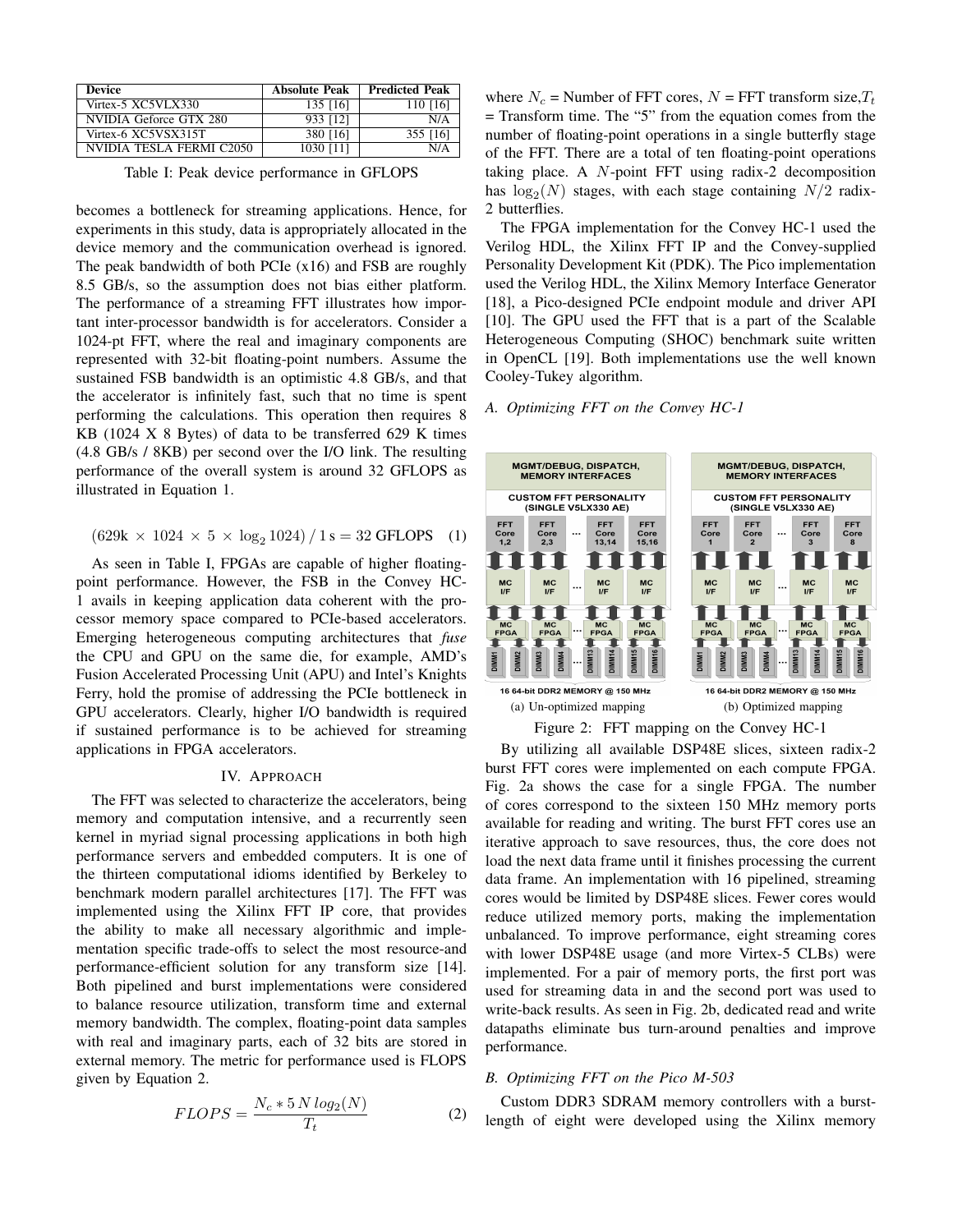interface generator [18], running at 400 MHz, to ease timing closure. Based on the width of the user-interface provided by the memory controllers (i.e. 256 bits), four FFT cores were mapped, running at half the memory frequency. The SRAM banks were not useful since they provide only 18 bits at a time, while the FFT core requires 64 bits of real and imaginary data in a single clock cycle. As in the Convey HC-1, continuous data streaming was possible with the first memory controller performing reads from sequential locations and the second memory controller writing results as illustrated in Fig. 3. Since DDR3 memory peak specified frequency is 533 MHz, higher performance could only be achieved by increasing the frequency of the memory controllers and optimizing memory access patterns. Timing constraints were met with additional stages being added to the datapath. Finally, the memory controllers were fine-tuned for performance by increasing the number of bank machines, at the expense of slightly higher resource utilization.



Figure 3: FFT mapping on the Pico M-503 *C. Power Measurement Setup*

Power was measured by a Watts Up meter that connected the system or the device under test to the power supply. It is important to note the distinction between the system and device powers. System power (in Convey and NVIDIA GTX 280), is the power measured when both the host processor and the device share the same power supply. Device power (in Pico and NVIDIA Fermi), signifies the power consumed by the device alone, from a dedicated power supply. Idle power, in the case of the system power, is the difference in power when the card or co-processor is attached to the host and when it is disconnected. This is done because the GPU and the Convey HC-1 have different base CPU configurations and power supplies. For the device, the idle power is recorded when the GPU is not running any algorithm, and the Pico M-503 module does not have a bitstream loaded. The load in all the devices is a 1024-point FFT run long enough (around 10 seconds) to average out any fluctuations and start-up delays. Thus, load power indicates power level when system or device is running the FFT, in addition to the idle power.

### V. RESULTS AND DISCUSSION

The performance across the platforms is shown in Fig. 4a, including integer-point numbers for the FPGA. GPUs inherently support floating-point computation and the width of the datapath is fixed, so a reduced precision is not efficient. For a long integer-point FFT (32-bits) implementation, the GPU performance would be similar to the floating-point performance and this analysis makes that assumption. For all practical purposes, the performance would degrade, due to the additional datapath scaling needed to accommodate bit-growth after each stage of the transform.

# *A. Performance*

For the Convey HC-1, performance of all four compute FPGAs is considered against a single GPU. This is done for three reasons:

- 1) All the FPGAs being confined to the same co-processor board, makes it hard to isolate a single FPGA, specially when measuring aggregate power of the co-processor,
- 2) Comparing external memory bandwidth in excess of 140 GB/s in GPUs, against a single FPGA in the Convey HC-1 having around 19.2 GB/s (8 B \* 300 Mhz \* 8 memory controllers) of memory bandwidth, makes the results biased for the GPU, and
- 3) Finally, utilizing all FPGAs can help to evaluate the performance degradation caused by multiple FPGAs accessing the same memory controller and link saturation.

The maximum performance attained using sixteen burst FFT cores was 75 GFLOPS, roughly the same as the Convey library. However, measuring memory bandwidth indicated that the memory controllers were not fully utilized. The Convey optimized implementation prior to 512-points used all memory ports and eight computational FFT cores per FPGA, implemented with all available DSP48E slices. Performance was limited by available memory ports. After 512-point, performance was bound by DSP48E slices. This reduced the number of FFT cores, and required a subset of the cores to use the Virtex-5 Look-Up Tables (LUTs) instead of the DSP48E slices to implement the complex multipliers. Performance peaks at 190 GFLOPS for a 1024-point transform. With six FFT cores synthesized using DSP48Es and one core compiled exclusively from the LUTs, one memory port was left idle. The performance curve after 1024-point keeps falling-off primarily because of DSP48E limitations and reduced memory bandwidth utilization. Performance beyond 4096-pt is bound by available block RAMs. Despite being designed for non-unity stride memory accesses, the Conveydesigned scatter-gather memory modules gave approximately 6% superior performance [20]. The NVIDIA GTX 280 suffers after a 512-pt transform due to the capacity limits of the shared memory, resulting in a high latency to the global memory.

For the Pico M-503, performance is limited entirely by available memory ports. A linear increase in performance gives the Pico card an advantage for a large FFT transform, due to the ample DSP48E slices available in the Xilinx Virtex-6. The DDR3 memory clocked at 533 MHz improved performance linearly from 400 MHz. The maximum performance that can be achieved on the Virtex-6 SX315T was estimated to be around 98 GFLOPS, with a maximum of four DDR3 memory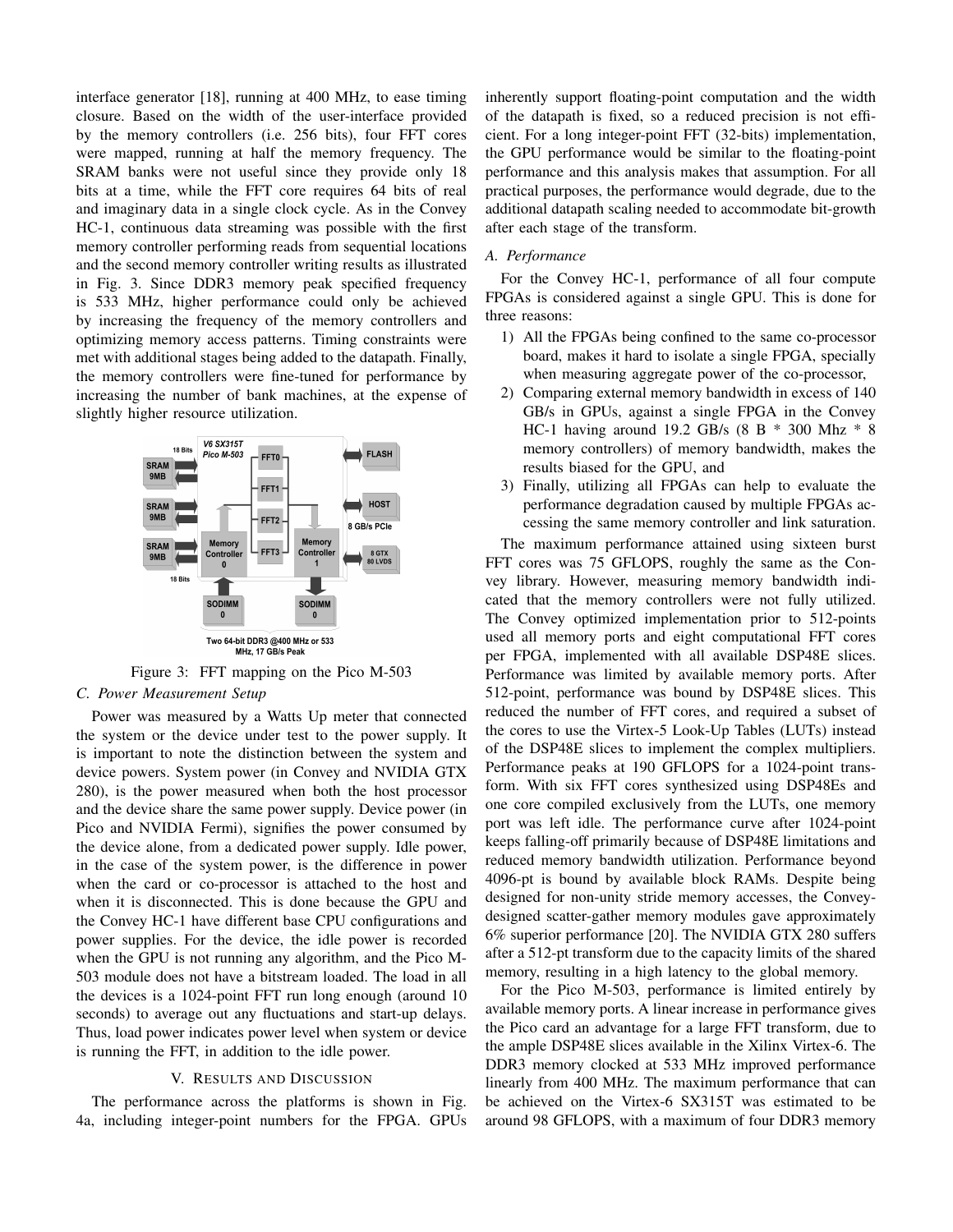

Figure 4: Performance, power consumption and power efficiency of architectures

controllers. The performance limitation is the Virtex-6 I/O banking architecture. The Virtex-6 requires a minimum of four I/O banks to implement a single memory controller. A different part of the Virtex-6 family, the XC6VLX760 with more I/O banks can support upto six memory controllers, resulting in a maximum performance of 192 GFLOPS, estimated from the current configuration. Another limitation is that only center I/O columns in the Virtex-6 can run at the fastest possible frequency (i.e. 533 MHz). In order to instantiate all six controllers, the outer columns (i.e. non-center columns) would have to be used, limiting the highest frequency to 400 MHz.

Unlike the Convey HC-1, FFT performance on the Pico M-503 module is not limited by local block RAMs, giving results upto a 32 K point transform. Fermi performs fairly well until 1024-pt, after which it falls sharply due to the thrashing of the L1 cache. In Fermi, the 64 KB L1 cache is configurable to support 48 KB of shared memory and 16 KB of L1 cache or 16 KB of shared memory and 48 KB of L1 cache. The benchmark used the former configuration. Reversing the configuration could improve performance, but is yet to be tested. The integer-point FFT implementation on the FPGAs enabled the number of FFT cores to be doubled, while permitting shorter pipelines. A 2.5-fold speed-up in the case of the Convey HC-1 resulted in a maximum of 470 Giga Operations Per Second (GOPS).

Despite having just two memory ports, the Pico M-503 edged the performance of a single Convey HC-1 FPGA after a 2048-pt transform, due to the abundant DSP48Es in the Virtex-6. This is also attributed to its low-latency, high-bandwidth DDR3 memory clocked at a higher rate. The NVIDIA GTX 280 has eight 64-bit memory channels to the GDDR3 memory having a clock rate of 1.1 GHz, almost 3.5X faster than Convey HC-1's memory frequency, and 2X faster than Pico's memory [12]. This clock rate and abundant floating-point multiplyaccumulate units is what makes the FFT GPU performance impressive. The NVIDIA Fermi has almost double the number of compute cores compared to the GTX 280 and only six memory controllers. However, the reduced memory interface is compensated by the high-bandwidth GDDR5 memory, clocked at 1.5 GHz [11].

The Convey HC-1 and the Pico M-503 achieve 88% of the estimated performance without considering the effects of memory, demonstrating the efficient utilization of the memory subsystem by the FPGAs. As Fig. 5a illustrates, the Convey HC-1 utilizes nearly 90% of the slices and DSP48Es for large FFT transforms. The Convey-designed interfaces itself occupy 10% of the FPGA area and 25% of the block RAMs. The two DDR3 memory controllers, the PCIe interface, the FFT cores and custom interfacing logic occupy hardly 30% of the Pico M-503 module, as seen in Fig. 5b.



source utilization

Figure 5: Device utilization on FPGA architectures

#### *B. Power*

The higher core and memory frequencies increase the power consumption in GPUs, as seen in Fig. 4b. The large power consumption in the Convey HC-1 server system is attributed to the presence of nearly 16 FPGAs and supporting peripherals, resulting in the least power-efficient floating-point solution. The Pico M-503 draws the least power at idle and at load. As the graphs in Fig. 4c depict, this results in a higher power efficiency over the NVIDIA Fermi that performs almost 6X faster. Despite its low performance, Pico maintains a good power efficiency for large floating-point FFT transforms compared to GPUs, which suffer after a 2048-point FFT. The FPGA devices also exhibit a lower dynamic power consumption from idle to load. The integer-point FFT on the Pico M-503 is the most power-efficient solution, as apparent from its superior performance and lower power dissipation.